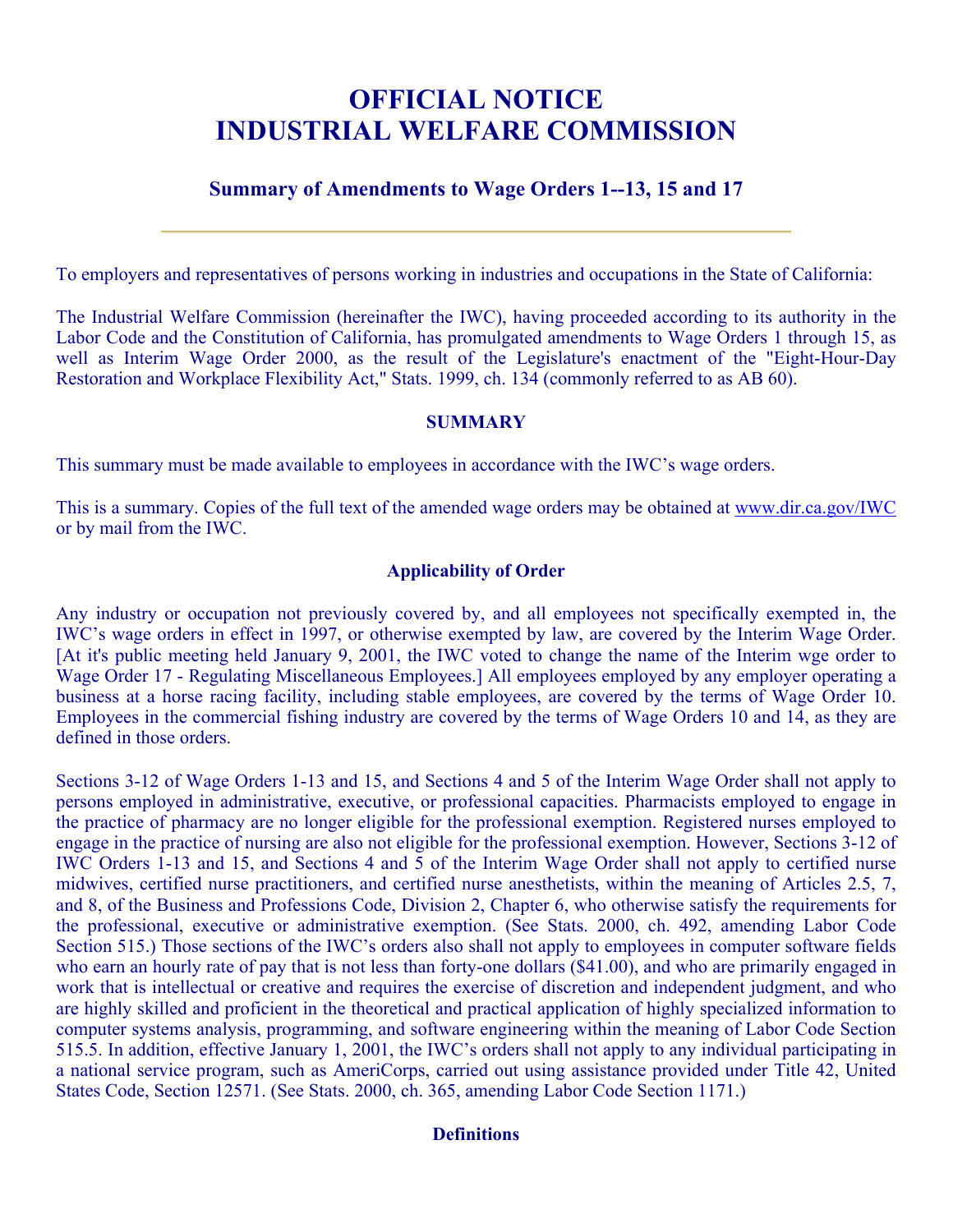Wage Orders 1 through 13, 15, and the Interim Wage Order include definitions for the new terms "alternative workweek schedule" and "shift." In addition, Wage Orders 4 and 5 include definitions for the terms "employee in the health care industry," "health care emergency," and "health care industry."

# **Hours and Days of Work**

The number of hours worked in a day by covered employees without overtime compensation is 8 hours. The number of hours worked in a week by covered employees without overtime compensation is 40 hours. The number of days worked consecutively by covered employees in any workweek without overtime compensation is 6 days.

# **Daily overtime pay**

Overtime is paid at the rate of 1½ times the regular rate of pay for every hour worked after the completion of 8 hours worked at the regular rate of pay in 1 workday. Overtime is paid at the rate of double the regular rate of pay for every hour worked after the completion of 12 hours worked in 1 workday.

# **Weekly overtime pay**

Overtime is paid at the rate of 1½ times the regular rate of pay for every hour worked after the completion of 40 hours worked at the regular rate of pay in 1 workweek.

## **Seventh consecutive workday overtime pay**

Overtime is paid at the rate of  $1\frac{1}{2}$  times the regular rate of pay for the first 8 hours worked on the seventh consecutive workday in any workweek, without regard to the total number of hours worked in the previous 6 days. Overtime is paid at the rate of double the regular rate of pay for every hour worked after the completion of 8 hours worked on the seventh consecutive workday in any workweek.

## **Alternative workweeks**

An alternative workweek schedule means any regularly scheduled workweek requiring an employee to work more than 8 hours in a 24-hour period, but no more than 40 hours in a workweek. Alternative workweek schedules in effect in wage orders that remain in full force shall remain operative, subject to the restrictions below, as long as reported by 01/01/01 to the Division of Labor Statistics and Research.

A regularly scheduled alternative workweek schedule of not more than 10 hours at the regular rate of pay per day within a 40-hour workweek is permitted. Regarding such a schedule, overtime is paid at the rate of  $1\frac{1}{2}$ times the regular rate of pay for all hours worked after the regularly scheduled hours in a day have been completed, through the twelfth hour of work. Overtime is paid at the rate of double the regular rate of pay for every hour worked after the completion of 12 hours worked in 1 workday. Weekly and seventh consecutive day overtime pay provisions apply accordingly.

However, an employer engaged in the operation of a ski establishment shall not be in violation of overtime provisions set forth in Wage Order 10 by instituting a regularly scheduled 10-hour workday within a workweek of 48 hours or less during any month of the year when Alpine or Nordic skiing activities are conducted. Overtime is paid at the rate of 1½ times the regular rate of pay for every hour worked after the completion of 10 hours in a workday or 48 hours in a workweek.

Personal attendants, employees who have direct responsibility for children receiving 24-hour care, and resident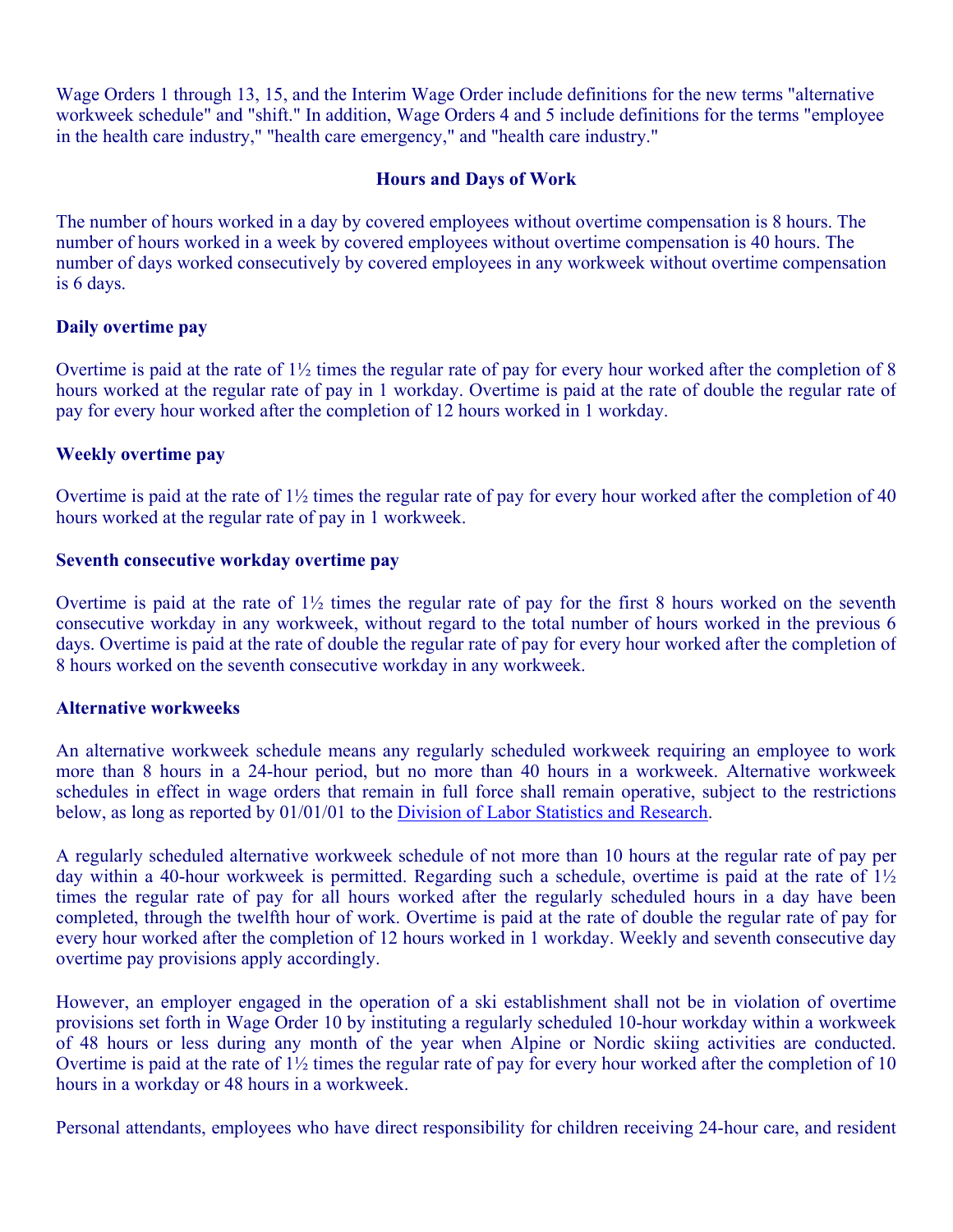managers, as they are defined in Wage Order 5, shall not be covered by daily overtime provisions set forth in that wage order if they are not employed more than 40 hours nor more than 6 days in any workweek. Other than in an emergency as defined, however, if their hours or days of work exceed those time periods, they are entitled to the payment of daily overtime for more than 8 hours worked in any day of that workweek.

## **Alternative workweeks - health care industry**

An employer in the health care industry, as defined in Wage Orders 4 and 5, who properly institutes a regularly scheduled alternative workweek schedule of not more than 12 hours at the regular rate of pay per day within a 40-hour workweek is valid and shall be exempt from the payment of overtime. Overtime is paid at the rate of double the regular rate of pay for every hour worked after the completion of 12 hours in 1 workday. Weekly and seventh consecutive day overtime pay provisions apply accordingly.

An employer in the health care industry, as defined in Wage Orders 4 and 5, who properly institutes a regularly scheduled workweek that includes no more than three 12-hour workdays, shall make a reasonable effort to find an alternative work assignment for any employee who participated in the vote that authorized the schedule, and is unable to work the 12-hour shifts. The employer shall not be required to offer such an alternative work assignment if the employee was hired after the vote and adoption of the alternative workweek. Unless there is a health care emergency defined in Orders 4 and 5, an employer may not require an employee to work more than 12 hours per day, and if there is such an emergency, the employer may do so up to 16 hours, with any hours after that only on a voluntary basis.

# **Election procedures**

In order to be valid, an alternative workweek schedule must be proposed by the employer and ratified in a secret ballot election by a 2/3 vote of the affected employees in the work unit. Proposals for alternative workweek schedules must designate a regularly scheduled alternative workweek in which the specified number of work days and work hours are regularly recurring. The actual days worked within that alternative workweek schedule need not be specified. The employer may propose a single work schedule or a menu of work schedule options. A work unit may consist of an individual employee as long as the criteria for an identifiable work unit are satisfied.

Election procedures include a 14-day notice and disclosure requirements. Prior to the secret ballot vote, the employer must make a disclosure in writing to the affected employees, including the effects of the proposed arrangement on the employees' wages, hours, and benefits, as well as notification of at least one meeting that must be held at least 14 days prior to voting, for the specific purpose of discussing the effects of the alternative workweek schedule. The disclosure shall be made in a non-English language, as well as in English, if at least 5 percent of the affected employees primarily speak that non-English language, and shall be mailed to employees who do not attend the meeting. Employers are prohibited from intimidating or coercing employees to vote either in support of or against a proposed alternative workweek, and employees cannot be discharged or discriminated against for expressing opinions concerning the alternative workweek election or for opposing or supporting its adoption or repeal. However, nothing prohibits an employer from expressing his/her position concerning that alternative workweek to the affected employees. Any violation is subject to Labor Code Section 98 *et seq.* 

An election to establish or repeal an alternative workweek schedule must be held during regular working hours at the worksite. The employer bears the costs of conducting the election. Upon a complaint by an affected employee, and after an investigation by the labor commissioner, the labor commissioner may require the employer to select a neutral third party to conduct the election.

If 1/3 of the affected employees signs a petition to repeal an alternative workweek schedule, the employer must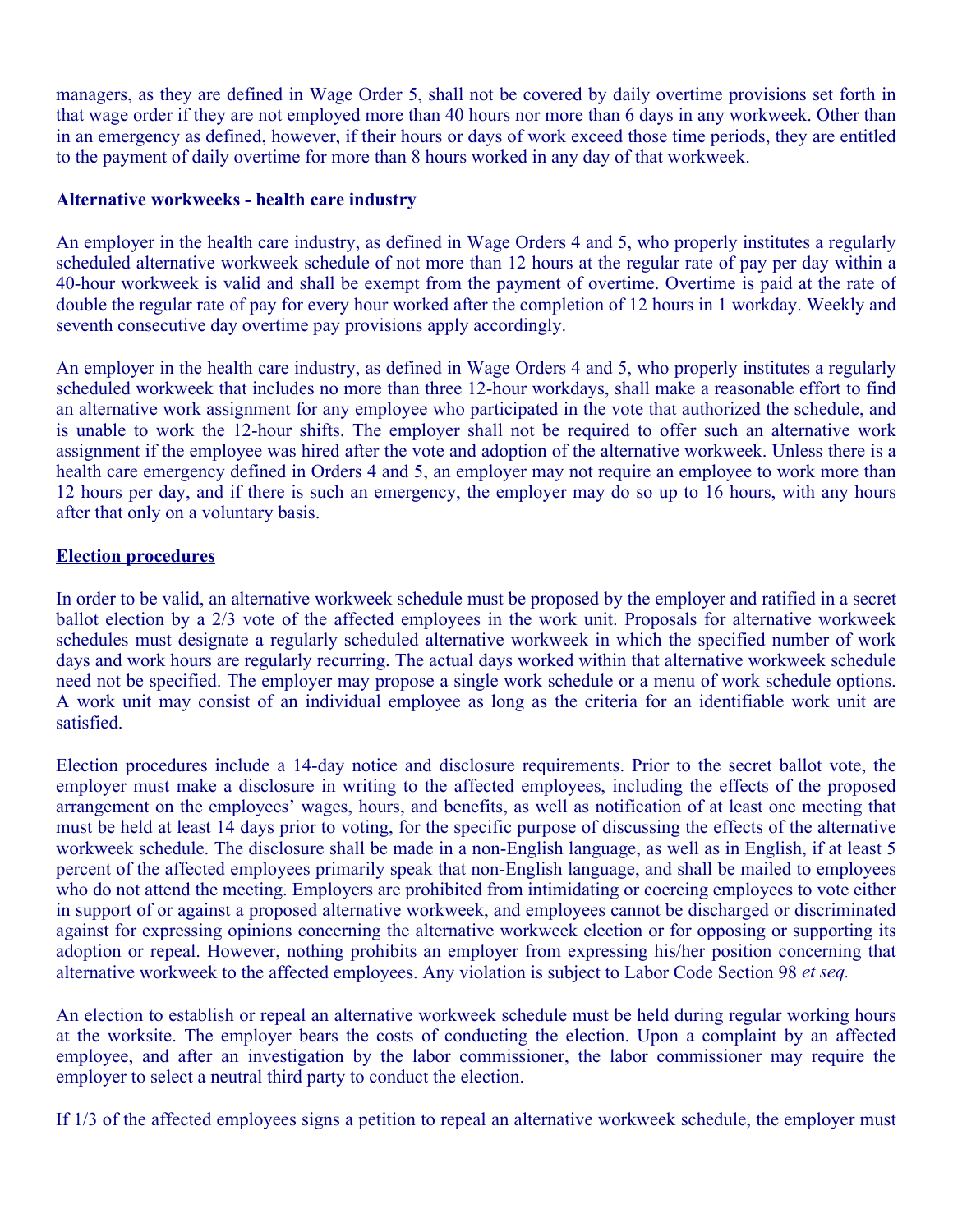conduct a new secret election. A 2/3 vote of the affected employees is required to repeal the alternative workweek schedule. The election to repeal an alternative workweek schedule cannot be held more than 30 days after the petition is submitted to the employer. However, a vote on a petition to repeal cannot be held less than 12 months after the date that the same group of employees voted in favor of the alternative workweek schedule; provided that, where an alternative workweek schedule was adopted between October 1, 1999 and the effective date of this order, a new secret ballot election to repeal that alternative workweek schedule shall not be subject to the 12-month interval between elections. If the alternative workweek schedule is revoked, the employer must comply within 60 days, unless the employer makes a proper showing of undue hardship to the Division of Labor Standards Enforcement and the Division grants an extension of time for compliance.

The results of all elections must be reported by the employer to the Division of Labor Statistics and Research within 30 days after the results are final. The report of election results shall be a public document, and shall include the final tally of the vote, the size of the unit, and the nature of the business of the employer. Employees affected by a change in work hours resulting from the adoption of an alternative workweek schedule may not be required to work those new work hours for at least 30 days after the announcement of the final results of the election.

## **Minors**

**VIOLATIONS OF CHILD LABOR LAWS** are subject to civil and criminal penalties. Refer to California Labor Code Sections 1285 to 1312 and 1390 to 1399.

## **Collective bargaining**

Section 3 of the wage orders, other than specified subsections, shall not apply to any employee covered by a valid collective bargaining agreement if the agreement expressly provides for the wages, hours of work, and working conditions of the employees, and if the agreement provides premium wage rates for all overtime hours worked and a regular hourly rate of pay for those employees of not less than 30 percent more than the state minimum wage, except that the requirement regarding the equivalent of 1 day's rest in 7 shall apply, unless the agreement expressly provides otherwise.

#### **Makeup time**

If an employer approves a written request of an employee to make up work time that is or would be lost as a result of a personal obligation of the employee, the hours of that makeup work time, if performed in the same workweek in which the work time was lost, may not be counted toward computing the total number of hours worked in a day for purposes of the overtime requirements, except for hours in excess of 11 hours of work in 1 day or 40 hours of work in 1 workweek.

#### **Meal Periods and Rest Periods**

Other than as specified in Orders 4, 5 and 12, an employee must receive a 30-minute meal period for every 5 hours of work. Pursuant to mutual consent by the employer and the employee, an employee may: (1) waive a 30-minute meal period if the day's work will be completed in no more than 6 hours; or (2) may waive the second of two 30-minute meal periods when the day's work will be completed in no more than 12 hours and the first 30-minute meal period was not waived.

When an employer fails to provide a meal or rest period in accordance with the applicable provisions of these orders, he/she shall pay the employee 1 additional hour of pay at the employee's regular rate of compensation for each workday that the meal or rest period is not provided.